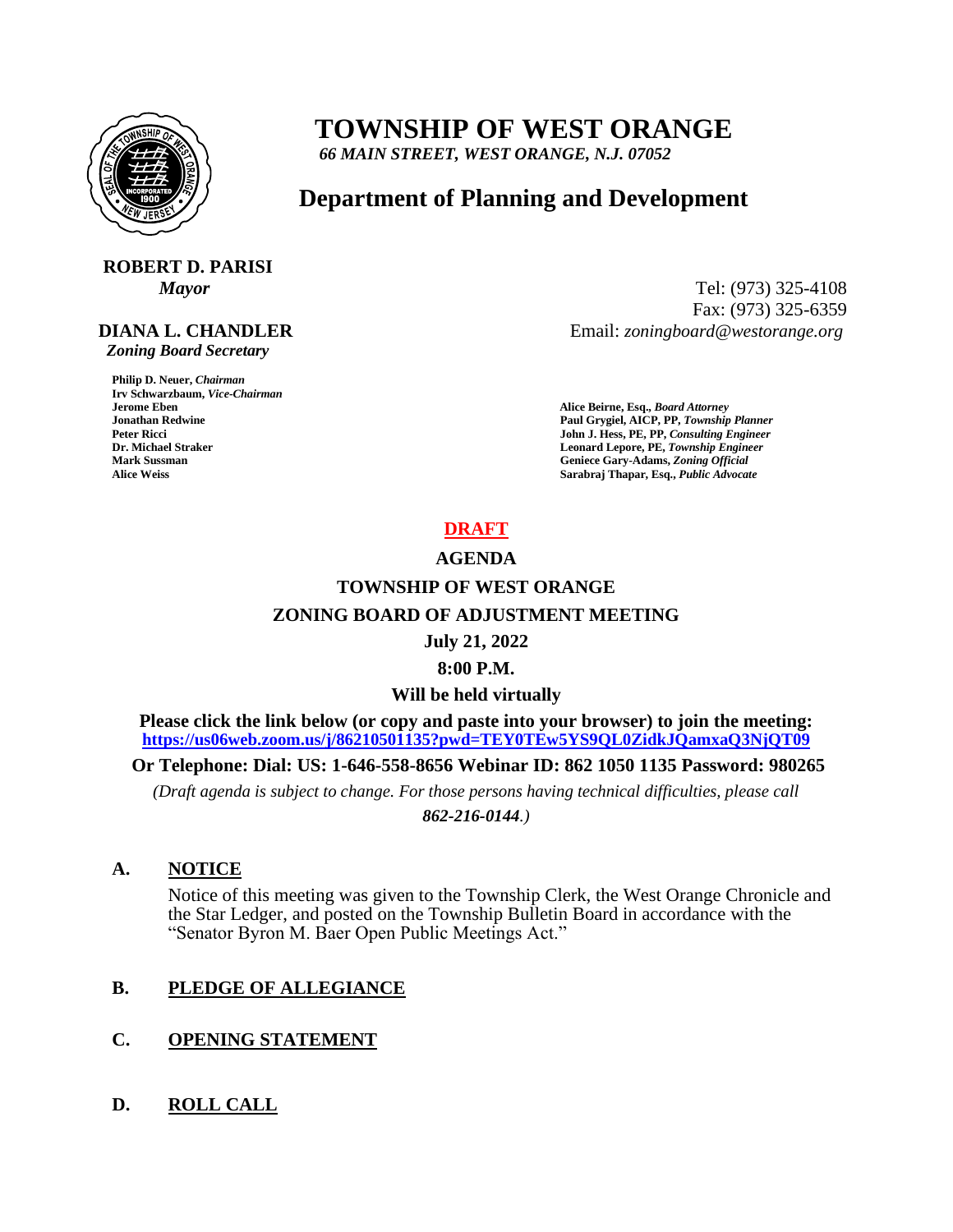**E. ANNOUNCEMENTS**

| <b>Future Meetings:</b> | August 18, 2022 (regular)    |
|-------------------------|------------------------------|
|                         | September 15, 2022 (regular) |
|                         | October 20, 2022 (regular)   |

**F. MINUTES**

 **Adopt: June 9, 2022 Special Meeting Minutes June 16, 2022 Regular Meeting Minutes** 

#### **G. SWEARING IN**

Township Professional(s)

### **H. RESOLUTIONS**

**ZB-22-04 Saviet/ 1 Normandy Terrace (Approved 6/16/2022) Block: 155.10; Lot: 26; Zone: R-5 1 Normandy Terrace** Seeking "c" variance for addition of porch to existing house.

#### **I. APPLICATIONS**

**1) ZB-22-05 – Trademark Sign, LLC/ Burlington Block: 155.21 ; Lot: 40; Zone: P-C 495 Prospect Avenue**  Seeking "c" variance for new monument sign. [Letter With Application](https://www.westorange.org/DocumentCenter/View/9603/Letter-with-Application-45202) [Planning Director Memo ZB 22-05 Burlington Trademark Sign](https://www.westorange.org/DocumentCenter/View/9604/Plg-Dir-Memo-ZB-22-05---Burlington-Trademark-Sign) [Property Owner List](https://www.westorange.org/DocumentCenter/View/9605/Property-Owner-List) [Tax Certification](https://www.westorange.org/DocumentCenter/View/9606/Tax-Certification) [Directional Monument Burlington West Orange NJ Final 8/17/2021](https://www.westorange.org/DocumentCenter/View/9824/Directional-Monument-Burlington-West-Orange-NJ-Final-8-17-21)

#### **2) ZB 21-22 19 Wheatland LLC/ 17 Wheatland Avenue (Carried from 5/19/2022) 17 Wheatland Avenue Block:39; Lot:56.06; Zone: R-6** Seeking "c" variances for construction of a new single-family dwelling. [Planning Director Memo](https://www.westorange.org/DocumentCenter/View/9063/Plg-Dir-Memo---ZB-21-22---19-Wheatland) [Certification of Payment of Property Taxes and Sewer Charges](https://www.westorange.org/DocumentCenter/View/9074/ZB21-22-19-Wheatland-Developme21-10-29-Rodas-West-Orange-Certification-of-Payment-of-Property-Taxes) [West Orange Fee Explanation](https://www.westorange.org/DocumentCenter/View/9075/ZB21-22-19-Wheatland-Development-LLC-21-10-21-Rodas-West-Orange-Fee-Explanation) [Planning Board Set](https://www.westorange.org/DocumentCenter/View/9076/ZB21-22-19-Wheatland-Development-LLC-PB-set-93021) [200 Foot List with Public Utilities](https://www.westorange.org/DocumentCenter/View/9077/ZB21-22-19-Wheatland-Development-LLC-21-10-25-Rodas-West-Orange-200-Foot-list-with-public-utilities) [Zoning Board Application](https://www.westorange.org/DocumentCenter/View/9078/ZB21-22-19-Wheatland-Development-LLC-21-10-27-Rodas-West-Orange-Zoning-Board-Application-exe) [Revised Set Back and Stairs-Signed](https://www.westorange.org/DocumentCenter/View/9079/ZB21-22-19-Wheatland-Development-LLC-2021-10-05---Petry-Eng---Revised-Setback-and-Stairs---Signed) [A2 9/30/2021](https://www.westorange.org/DocumentCenter/View/9080/ZB21-22-19-Wheatland-Development-LLCA2-93021) [Proposed Single Family Dwelling A1](https://www.westorange.org/DocumentCenter/View/9081/ZB21-22-19-Wheatland-Development-LLC-Proposed-Single-Family-Dwelling-A1-93021) [West Orange Letter Submitting West Orange Zoning Board Application](https://www.westorange.org/DocumentCenter/View/9082/ZB21-22-19-Wheatland-D-Rodas-West-Orange-Ltr-submitting-West-Orange-Zoning-Board-application)